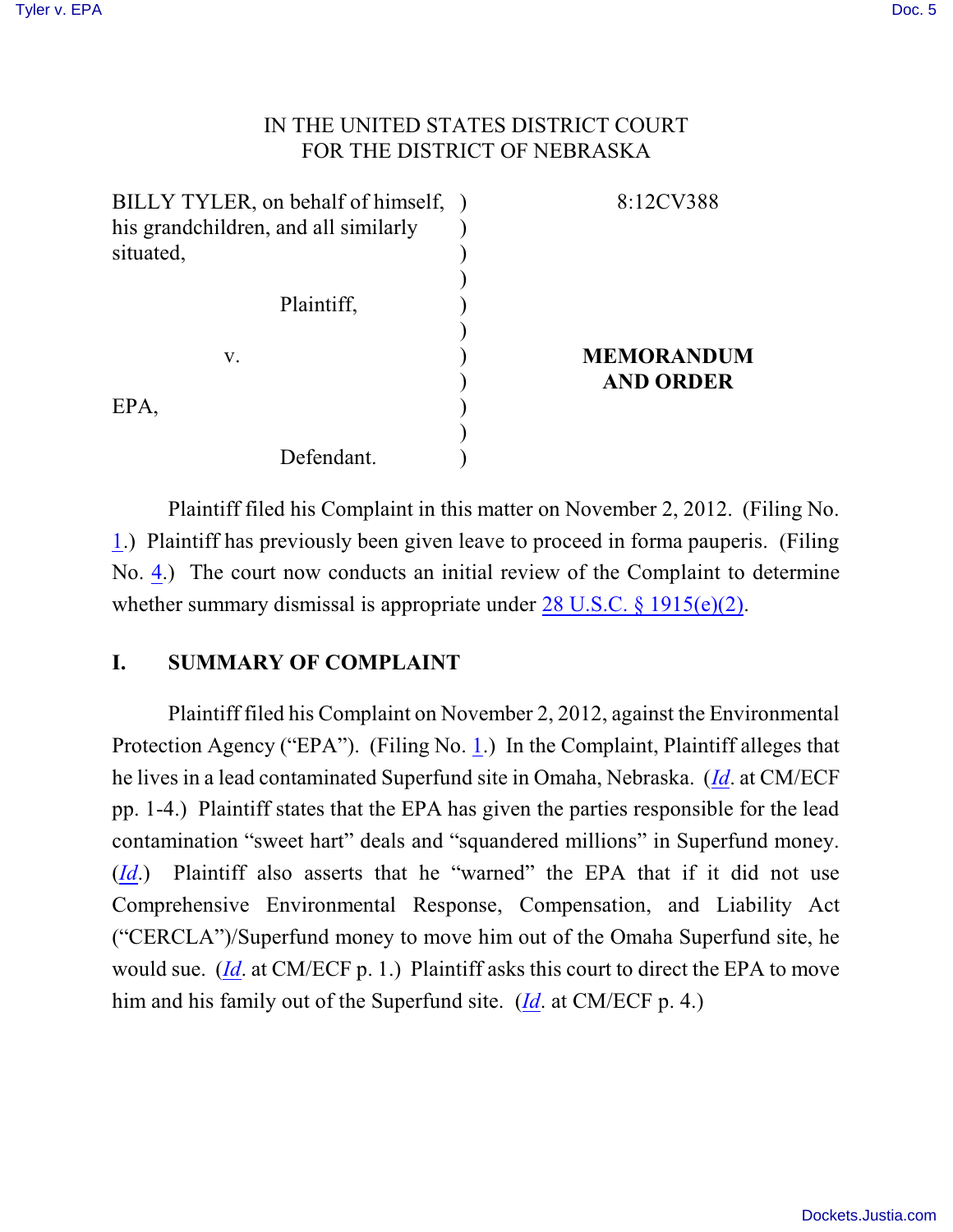#### **II. APPLICABLE LEGAL STANDARDS ON INITIAL REVIEW**

The court is required to review in forma pauperis complaints to determine whether summary dismissal is appropriate. *See* 28 [U.S.C. §](http://www.westlaw.com/find/default.wl?rs=CLWP3.0&vr=2.0&cite=28+USCA+ss+1915%28e%29) 1915(e). The court must dismiss a complaint or any portion thereof that states a frivolous or malicious claim, that fails to state a claim upon which relief may be granted, or that seeks monetary relief from a defendant who is immune from such relief. 28 U.S.C. § [1915\(e\)\(2\)\(B\)](http://www.westlaw.com/find/default.wl?rs=CLWP3.0&vr=2.0&cite=28+USCA+s+1915%28e%29%282%29%28B%29).

A pro se plaintiff must set forth enough factual allegations to "nudge[] their claims across the line from conceivable to plausible," or "their complaint must be dismissed" for failing to state a claim upon which relief can be granted. *Bell [Atlantic](http://web2.westlaw.com/find/default.wl?fn=_top&rs=WLW9.08&rp=%2ffind%2fdefault.wl&ifm=NotSet&vr=2.0&sv=Split&cite=550+us+569) [Corp. v. Twombly](http://web2.westlaw.com/find/default.wl?fn=_top&rs=WLW9.08&rp=%2ffind%2fdefault.wl&ifm=NotSet&vr=2.0&sv=Split&cite=550+us+569)*, 550 U.S. 544, 569-70 (2007); *see also [Ashcroft](http://web2.westlaw.com/find/default.wl?rs=WLW9.10&ifm=NotSet&fn=_top&sv=Split&cite=129+s+ct+1950&vr=2.0&rp=%2ffind%2fdefault.wl&pbc=074303F9) v. Iqbal*, 129 S. Ct. [1937, 1950](http://web2.westlaw.com/find/default.wl?rs=WLW9.10&ifm=NotSet&fn=_top&sv=Split&cite=129+s+ct+1950&vr=2.0&rp=%2ffind%2fdefault.wl&pbc=074303F9) (2009) ("A claim has facial plausibility when the plaintiff pleads factual content that allows the court to draw the reasonable inference that the defendant is liable for the misconduct alleged."). Regardless of whether a plaintiff is represented or is appearing pro se, the plaintiff's complaint must allege specific facts sufficient to state a claim. *See Martin v. Sargent*, 780 F.2d [1334, 1337](http://www.westlaw.com/find/default.wl?rs=CLWP3.0&vr=2.0&cite=780+F.2d+1334) (8th Cir. 1985). However, a pro se plaintiff's allegations must be construed liberally. *[Burke v. North](http://www.westlaw.com/find/default.wl?rs=CLWP3.0&vr=2.0&cite=294+F.3d+1043) Dakota Dep't of Corr. & Rehab.*, 294 F.3d 1043, 1043-44 (8th [Cir. 2002\)](http://www.westlaw.com/find/default.wl?rs=CLWP3.0&vr=2.0&cite=294+F.3d+1043) (citations omitted).

### **III. DISCUSSION OF CLAIMS**

### *1. Plaintiff's Grandchildren and Others Similarly Situated*

Plaintiff purports to bring his Complaint on behalf of himself, his grandchildren and all others "similarly situated." (Filing No. [1](http://ecf.ned.uscourts.gov/doc1/11302643514).) However, a nonattorney pro se litigant may not represent someone else in federal court. *See* [28](http://web2.westlaw.com/find/default.wl?tc=-1&docname=28USCAS1654&rp=%2ffind%2fdefault.wl&sv=Split&rs=WLW11.07&db=1000546&tf=-1&findtype=L&fn=_top&mt=Westlaw&vr=2.0&pbc=539DB148&ordoc=2018672500&RLT=CLID_FQRLT75798572215299&TF=756&TC=1&n=1) [U.S.C. §](http://web2.westlaw.com/find/default.wl?tc=-1&docname=28USCAS1654&rp=%2ffind%2fdefault.wl&sv=Split&rs=WLW11.07&db=1000546&tf=-1&findtype=L&fn=_top&mt=Westlaw&vr=2.0&pbc=539DB148&ordoc=2018672500&RLT=CLID_FQRLT75798572215299&TF=756&TC=1&n=1) 1654; *[Iannacone v. Law](http://web2.westlaw.com/find/default.wl?rs=WLW11.07&rp=%2ffind%2fdefault.wl&vr=2.0&fn=_top&mt=Westlaw&cite=142+F.3d+558&sv=Split)*, 142 F.3d 553, 558 (2d Cir. 1998) (concluding a non-attorney pro se party may not represent another's interests). Accordingly,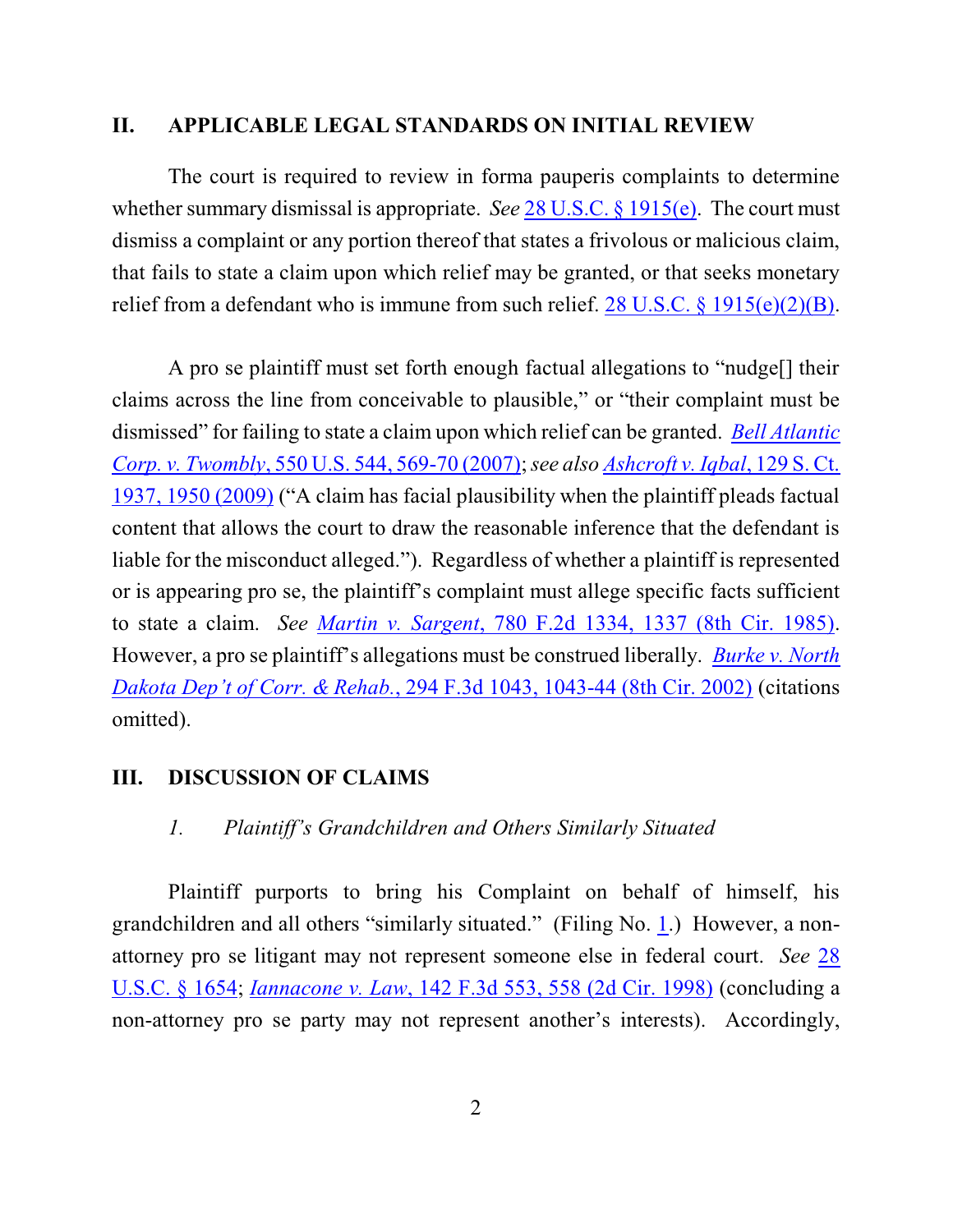Plaintiff's grandchildren and all others "similarly situated" will be dismissed from this matter.

# *2. CERCLA*

It is unclear from Plaintiff's Complaint whether he is challenging an ongoing cleanup under CERCLA. However, "[n]o Federal courtshall have jurisdiction under Federal law . . . to review any challenges to removal or remedial action selected" by the EPA under sections 9604 or 9606(a) of the Act. 42 [U.S.C. §](http://web2.westlaw.com/find/default.wl?cite=42+U.S.C.+%c2%a7+9613&rs=WLW13.01&pbc=BC6E23F9&vr=2.0&rp=%2ffind%2fdefault.wl&sv=Split&fn=_top&mt=Westlaw) 9613(h); *see also [Ark. Peace Ctr. v. Ark. Dep't](http://web2.westlaw.com/find/default.wl?cite=999+F.2d+1214&rs=WLW13.01&pbc=BC6E23F9&vr=2.0&rp=%2ffind%2fdefault.wl&sv=Split&fn=_top&mt=Westlaw) of Pollution Control & Ecology*, 999 F.2d 1212, 1214 (8th [Cir. 1993\)](http://web2.westlaw.com/find/default.wl?cite=999+F.2d+1214&rs=WLW13.01&pbc=BC6E23F9&vr=2.0&rp=%2ffind%2fdefault.wl&sv=Split&fn=_top&mt=Westlaw). Stated another way, "courts generally may not review challenges to CERCLA cleanup efforts ('removals' and 'remedial actions'), but they may review such challenges when brought in citizen suit—so long as the citizen litigants wait until the cleanup is done before suing." *[Pollack v. U.S. Dep't of Defense](http://web2.westlaw.com/find/default.wl?cite=507+F.3d+525&rs=WLW13.01&pbc=BC6E23F9&vr=2.0&rp=%2ffind%2fdefault.wl&sv=Split&fn=_top&mt=Westlaw)*, 507 F.3d [522, 525 \(7th](http://web2.westlaw.com/find/default.wl?cite=507+F.3d+525&rs=WLW13.01&pbc=BC6E23F9&vr=2.0&rp=%2ffind%2fdefault.wl&sv=Split&fn=_top&mt=Westlaw) Cir. 2007). Plaintiff has not alleged, nor shown, that the cleanup has been completed.

# *3. Federal Torts Claims Act*

Liberally construed, Plaintiff's allegations sounds in tort. Indeed, the crux of Plaintiff's Complaint is that the EPA has not responded appropriately during the cleanup of the Omaha Superfund site. Plaintiff allegesthat the EPA has "squandered money," given the responsible parties "sweet hart" deals, and failed to move Plaintiff and his family out of the area. These types of allegations may constitute a claim under the Federal Torts Claims Act ("FTCA")

against the United States, for money damages, . . . , for injury or loss of property, . . . caused by the negligent or wrongful act or omission of any employee of the Government while acting within the scope of his office or employment, under circumstances where the United States, if a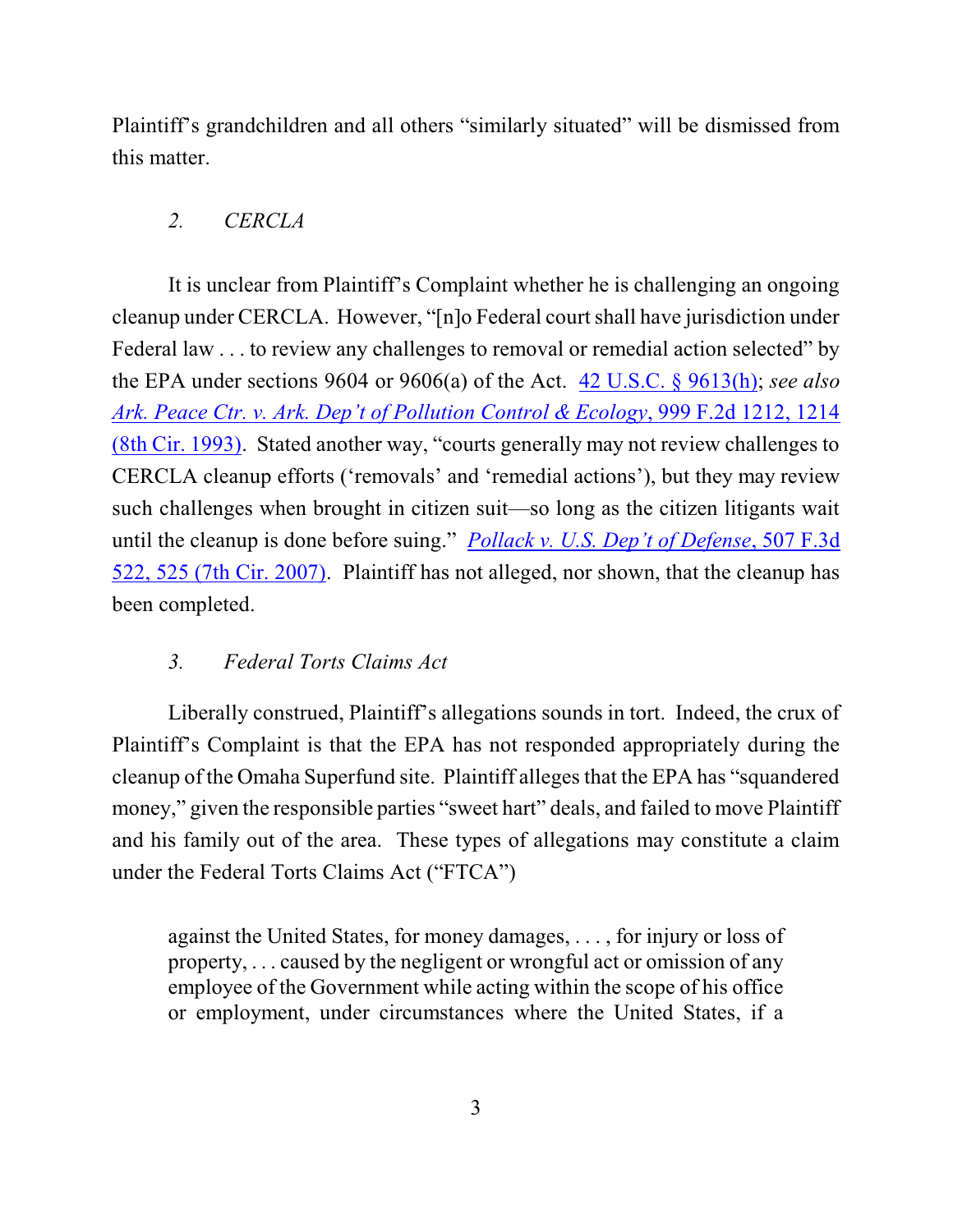private person, would be liable to the claimant in accordance with the law of the place where the act or omission occurred.

### [28 U.S.C. § 1346\(b\)\(1\)](http://web2.westlaw.com/find/default.wl?cite=28+U.S.C.+%c2%a7+1346&rs=WLW13.01&pbc=BC6E23F9&vr=2.0&rp=%2ffind%2fdefault.wl&sv=Split&fn=_top&mt=Westlaw).

However, "[a] federal district court does not have jurisdiction over an FTCA claim unless it was 'first . . . presented to the appropriate federal agency . . . within two years of when the claim accrued.'" *Allen [v. United](http://web2.westlaw.com/find/default.wl?cite=590+F.3d+544&rs=WLW13.01&pbc=BC6E23F9&vr=2.0&rp=%2ffind%2fdefault.wl&sv=Split&fn=_top&mt=Westlaw) States*, 590 F.3d 541, 544 (8th [Cir. 2009\)](http://web2.westlaw.com/find/default.wl?cite=590+F.3d+544&rs=WLW13.01&pbc=BC6E23F9&vr=2.0&rp=%2ffind%2fdefault.wl&sv=Split&fn=_top&mt=Westlaw) (quoting *Walker v. United States*, 176 F.3d 437, 438 (8th [Cir. 1999\)](http://web2.westlaw.com/find/default.wl?cite=176+F.3d+438&rs=WLW13.01&pbc=BC6E23F9&vr=2.0&rp=%2ffind%2fdefault.wl&sv=Split&fn=_top&mt=Westlaw) (per curiam)); *see* 28 [U.S.C. §](http://web2.westlaw.com/find/default.wl?cite=28+U.S.C.+%c2%a7+2401&rs=WLW13.01&pbc=BC6E23F9&vr=2.0&rp=%2ffind%2fdefault.wl&sv=Split&fn=_top&mt=Westlaw) 2401(b) ("A tort claim against the United States shall be forever barred unless it is presented in writing to the appropriate Federal agency within two years after such claim accrues . . . .").

Although Plaintiff alleges he has "warned" the EPA that he would "sue," Plaintiff has not alleged the date in which he first presented his claims to the EPA. (Filing No. [1](http://ecf.ned.uscourts.gov/doc1/11302643514).) Moreover, Plaintiff has not alleged that the EPA denied his claim. *See* 28 [U.S.C. §](http://web2.westlaw.com/find/default.wl?cite=28+U.S.C.+%c2%a7+2675&rs=WLW13.01&pbc=BC6E23F9&vr=2.0&rp=%2ffind%2fdefault.wl&sv=Split&fn=_top&mt=Westlaw) 2675(a) ("An action shall not be instituted . . . unless the claimant shall have first presented the claim to the appropriate Federal agency and his claim shall have been finally denied by the agency in writing and sent by certified or registered mail."). Accordingly, Plaintiff has failed to allege sufficient facts for the court to reasonably infer that it has jurisdiction over his FTCA claims.

On the court's own motion, Plaintiff shall have an opportunity to file an amended complaint that properly establishes this court's jurisdiction. Any amended complaint shall restate the allegations of Plaintiff's current Complaint (filing no. [1](http://ecf.ned.uscourts.gov/doc1/11302643514)), and any new allegations. Failure to consolidate all claims into one document will result in the abandonment of claims. If Plaintiff fails to file an amended complaint in accordance with this Memorandum and Order, Plaintiff's claims will be dismissed without further notice. Plaintiff should be mindful to include copies of any notices given to the EPA and the EPA's responses to those notices.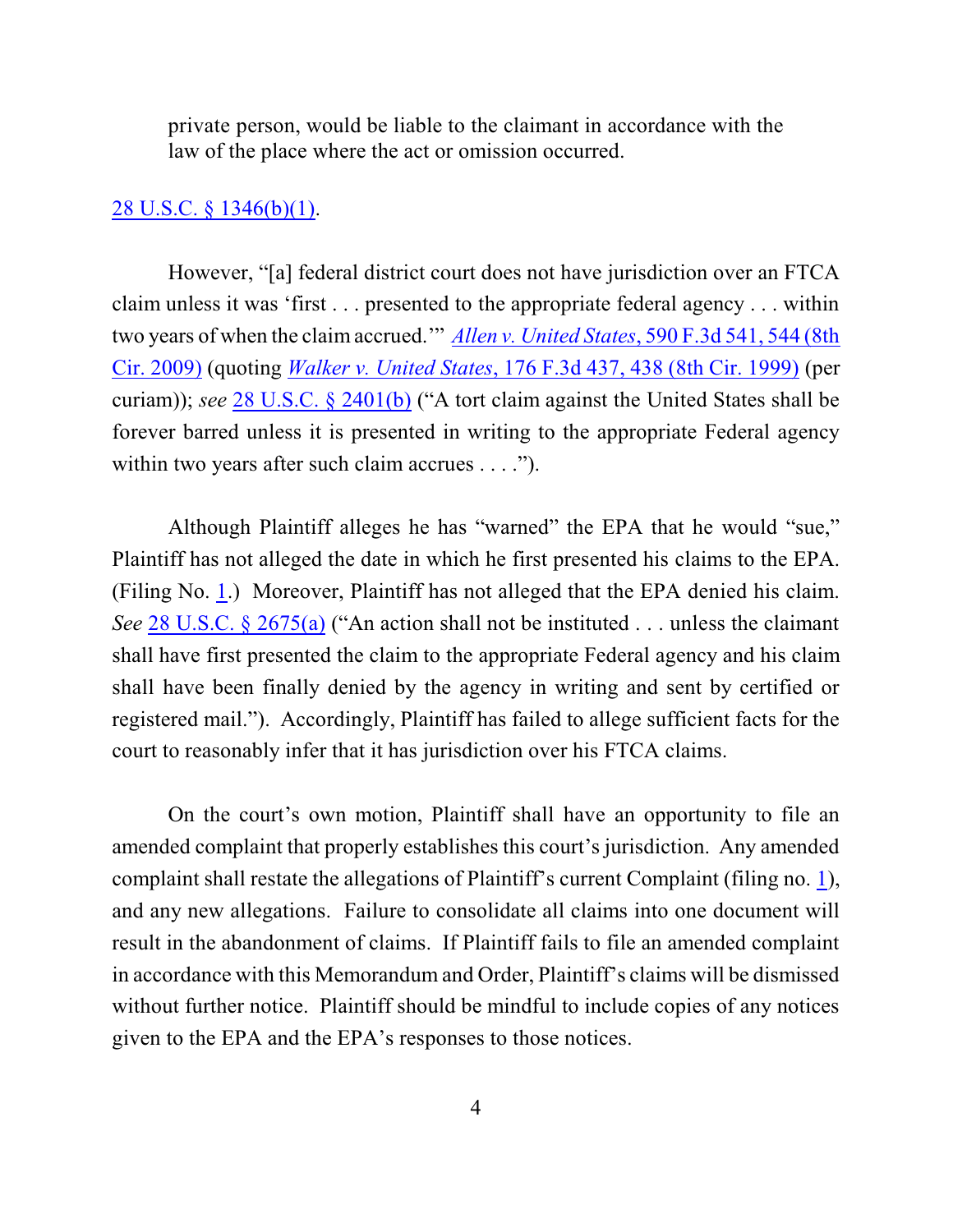IT IS THEREFORE ORDERED that:

1. Plaintiff's grandchildren and all others similarly situated are dismissed from this matter.

2. Plaintiff shall have until **March 19, 2013**, to amend his Complaint and clearly state a claim upon which relief may be granted against the EPA in accordance with this Memorandum and Order. If Plaintiff fails to file an amended complaint, Plaintiff's claims will be dismissed without further notice for failure to state a claim upon which relief may be granted.

3. In the event that Plaintiff files an amended complaint, Plaintiff shall restate the allegations of the current Complaint (filing no. [1](http://ecf.ned.uscourts.gov/doc1/11302643514)) and any new allegations. Failure to consolidate all claims into one document may result in the abandonment of claims.

4. The Clerk of the court is directed to set a pro se case management deadline in this case using the following text: Check for amended complaint on **March 19, 2013**.

5. Plaintiff shall keep the court informed of his current address at all times while this case is pending. **Failure to do so may result in dismissal without further notice.**